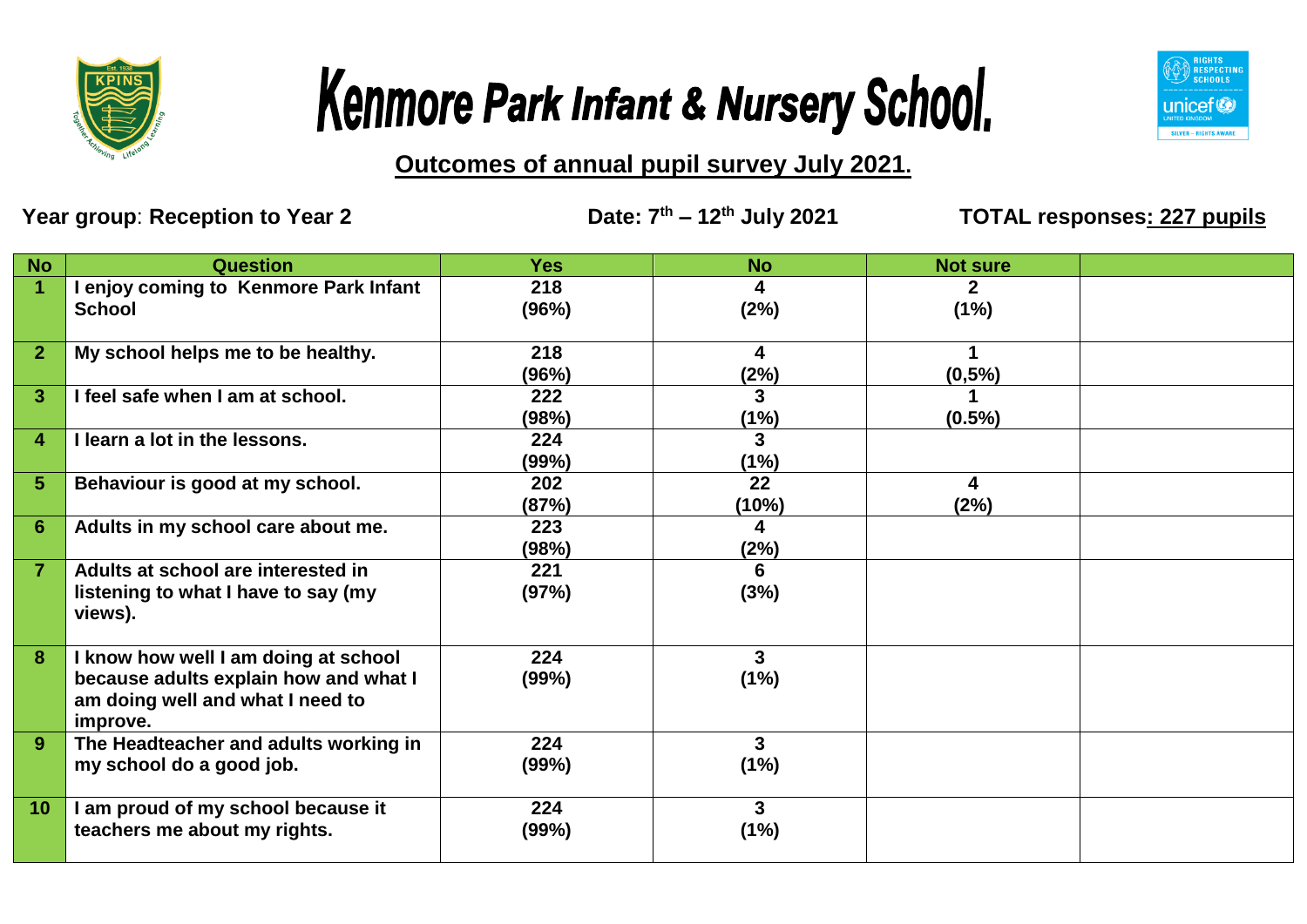| This is what I would like to tell the HT about my school:<br>11 | Year 2 pupils:                                                                                                     |
|-----------------------------------------------------------------|--------------------------------------------------------------------------------------------------------------------|
|                                                                 | I will tell the HT that you are helping children all around the Kenmore Park<br>Infant Nursery school - Thank you. |
|                                                                 | Like all teachers because they help us.                                                                            |
|                                                                 | HT did a good job                                                                                                  |
|                                                                 | Good                                                                                                               |
|                                                                 | Thank you, you doing a great job.                                                                                  |
|                                                                 | Thank you HT for making sure the gates are locked so we can be safe.                                               |
|                                                                 | I would like the food to be better and I would like to say thankyou to the                                         |
|                                                                 | teachers. I loved reading in Year 2.<br>I think the dinner ladies could clean the tables better.                   |
|                                                                 | I love my school.                                                                                                  |
|                                                                 | I am happy of school because the teacher help me - Thank you.                                                      |
|                                                                 | I love coming to Kenmore Park and all the teachers are doing a wonderful                                           |
|                                                                 | job teaching us.                                                                                                   |
|                                                                 | Good Head Teacher - thank you all teachers.                                                                        |
|                                                                 | Head teacher locks the doors to keep us safe.                                                                      |
|                                                                 | Thank you for helping and making sure we are safe and learning times<br>tables.                                    |
|                                                                 | Thank you for being the best headteacher.                                                                          |
|                                                                 | You are doing great and working really hard for this school, you're doing<br>wonderful too.                        |
|                                                                 | You are the best headteacher.                                                                                      |
|                                                                 | You are kind doing a wonderful job. I like coming to school and learning<br>thank you.                             |
|                                                                 | I like my teacher                                                                                                  |
|                                                                 | I like Mrs. G because she makes the art.                                                                           |
|                                                                 | Thank you school is so much fun, you're so kind.                                                                   |
|                                                                 | I like coming to school to learn and see my teacher.                                                               |
|                                                                 | "I like my teacher and I want to stay in Infant School forever!"                                                   |
|                                                                 | "I like all the teachers in infant school because they care for me."                                               |
|                                                                 | "I like the respect between teachers and children                                                                  |
|                                                                 | Year 1 pupils.                                                                                                     |
|                                                                 | "I like learning about things that I didn't know about before."                                                    |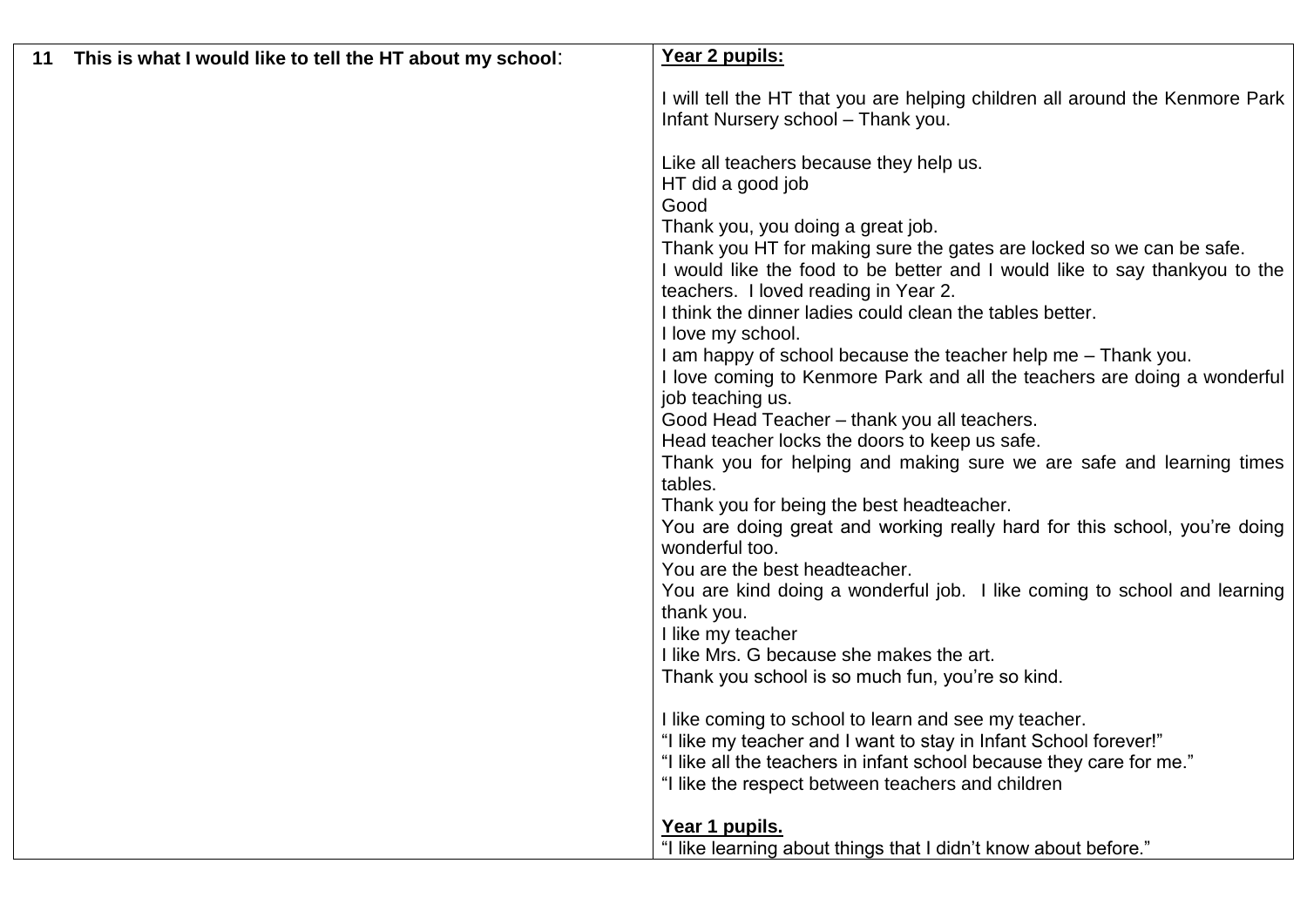| "This school is exciting."<br>"This school is the best school I never want to leave." |
|---------------------------------------------------------------------------------------|
| "I love this school."                                                                 |
| "Kenmore park makes things good."                                                     |
| "This school is fantastic."                                                           |
| "I love school!"                                                                      |
|                                                                                       |
| Our school is very lovely and I like it. I don't want to go to another school.        |
| I like school because I like all of the teachers.                                     |
| I like my school because it helps me learn different stuff.                           |
| I love my school because I have friends.                                              |
| The teachers are lovely.                                                              |
| I like Kenmore Park school because I like the school.                                 |
| We have a lovely school.                                                              |
|                                                                                       |
| "This school is exciting."                                                            |
| "This school is the best school I never want to leave."                               |
| "I love this school."                                                                 |
| "Kenmore park makes things good."                                                     |
| "This school is fantastic."                                                           |
| "I love school!"                                                                      |
|                                                                                       |
| <b>Maths</b>                                                                          |
| Playing outside                                                                       |
| Golden time                                                                           |
| Computing – games and busy things                                                     |
| Learning about history                                                                |
| Learn lots                                                                            |
| Painting                                                                              |
| Gymnastics                                                                            |
| Tennis                                                                                |
| Football                                                                              |
| Racing                                                                                |
| Star Jumps                                                                            |
| Walking                                                                               |
| Push ups.                                                                             |
|                                                                                       |
|                                                                                       |